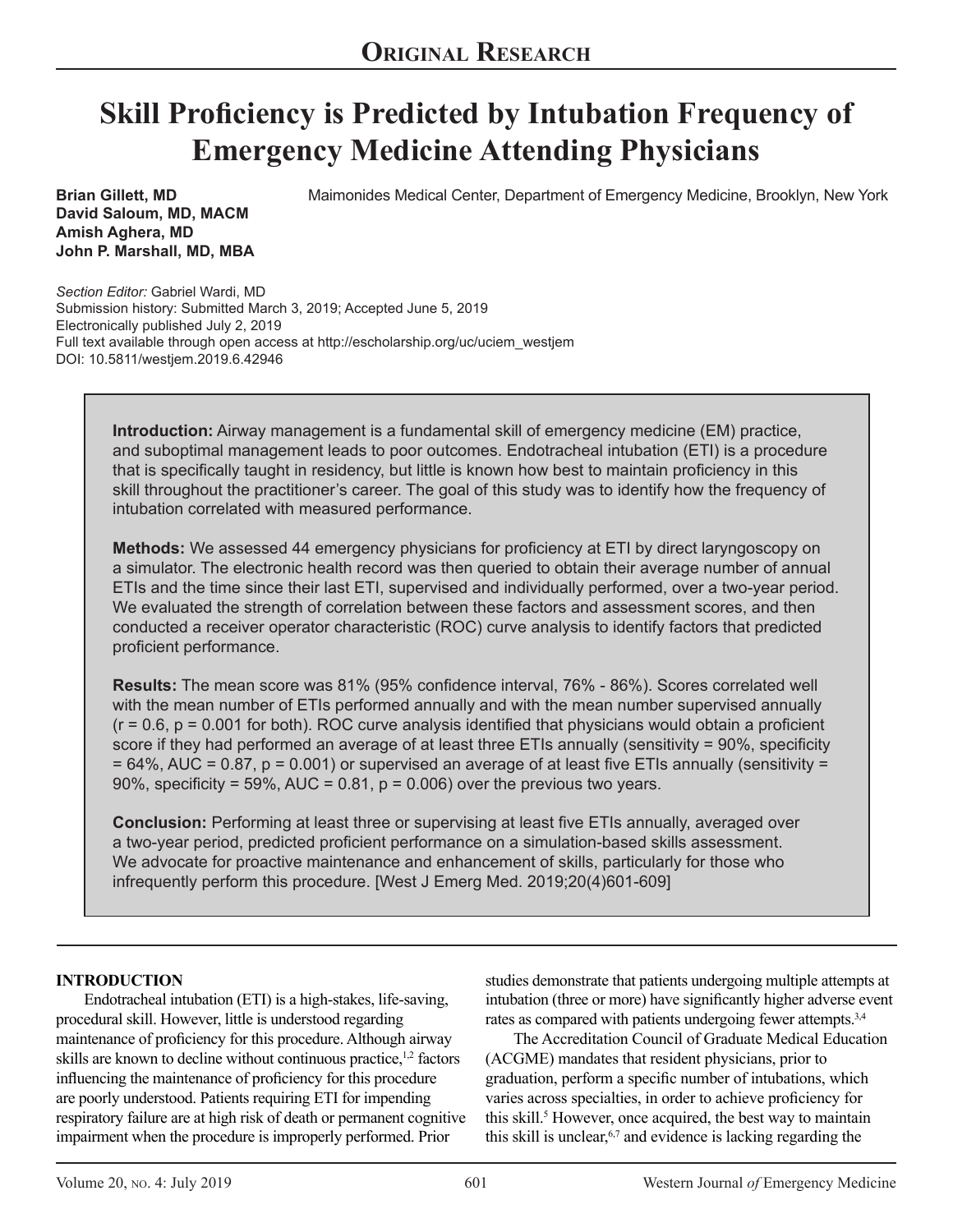minimum experience needed to maintain proficiency. Pusic et al. suggested that there is a rate for both gaining and losing skills, and that deliberate practice was the method of choice for avoiding losses.<sup>8</sup>

The Agency for Healthcare Research and Quality, The Joint Commission, and the American Board of Medical Specialties (ABMS) have increased efforts on quality improvement initiatives that facilitate the maintenance of proficiency and adherence to evidence-based standards. In 2004, the American Board of Emergency Medicine (ABEM) implemented a maintenance of certification (MOC) program to improve the quality of care delivered by emergency physicians.<sup>9</sup> It consists of the four components proposed by ABMS: 1) lifelong learning and self-assessment; 2) improvement in medical practice; 3) the ConCert examination (assessment of knowledge, judgment and skills); and 4) professionalism and professional standing. Despite these efforts, there is no evidence-based guideline for maintaining proficiency in procedural skills such as ETI.

The purpose of this study was to identify factors relating to intubation frequency that correlate with proficiency for ETI.

# **METHODS**

#### **Study Design**

This was a cross-sectional study to determine factors related to intubation frequency that correlated with assessed skill of ETI via direct laryngoscopy (DL) on an airway simulator. We performed a subsequent analysis on factors with good correlation to identify intubation frequencies that could predict assessment scores below a defined proficiency level. The study was classified as "exempt" by the local institutional review board.

#### **Study Setting and Sample**

The study was conducted at a private urban hospital in the Northeast with an annual emergency department census of 115,000 patients, and an associated emergency medicine (EM) residency program. Subjects assessed for ETI proficiency included a convenience sample of all employed full-time attending physicians over a three- month time period. All participants were board certified or board eligible in EM, pediatric EM, or both. Participation was mandated as part of a departmental skills advancement initiative conducted between November 2011 and January 2012.

#### **Measurements**

The primary outcome measures were the strength of correlation between DL ETI assessment scores and the following: 1) the time since last performing an intubation; 2) the time since last supervising an intubation; 3) the mean number of intubations performed annually; and 4) the mean number of intubations supervised annually. The secondary outcome measure was the identification of intubation frequencies that predict a physician score below the established proficiency score on the airway assessment. We performed a post hoc

## *Population Health Research Capsule*

What do we already know about this issue? *Intubation skill is associated with frequency of performance and deliberate practice, not years of experience. Formal skill assessment after residency is uncommon.*

What was the research question? *How does the frequency of endotracheal intubation correlate with measured performance in attending physicians?*

What was the major finding of the study? *Performing at least three or supervising at least five intubations annually predicted proficient skill.*

How does this improve population health? *Evidence-based guidelines regarding intubation frequency help inform the need for proactive training to maintain proficiency in this critical skill.*

analysis to measure the strength of correlation with years of experience and ETI assessment score.

#### *ETI Assessment - Score Calculation*

Each attending physician was individually administered a skills assessment of ETI by DL on a TruCorp Airsim Advance mannequin, which was a model replicating the airway from DICOM library images of an actual patient's computed tomography. We assessed physicians for successful completion of 11 checklist items (Table 1), as well as their overall psychomotor adeptness using a rating scale of 0-10,

#### **Table 1.** 11-item intubation checklist.

Assembly of equipment:

- □ Suction
	- □ Correct-sized endotracheal tube and blade
	- □ Back-up tube and blade
	- □ Rescue device
	- □ Stylet

 $\Box$  Confirmation device (EDD, EtCO<sub>2</sub> detector, etc.)

- Discrete actions:
	- □ Evaluates airway anatomy and mobility
	- □ Positions appropriately
	- □ Articulates RSI meds
	- □ Does not rock laryngoscope handle backwards on insertion
	- □ Inserts tube to correct depth

*EDD*, esophageal detector device; *EtCO2 ,* end-tidal carbon dioxide; *RSI,* rapid sequence intubation.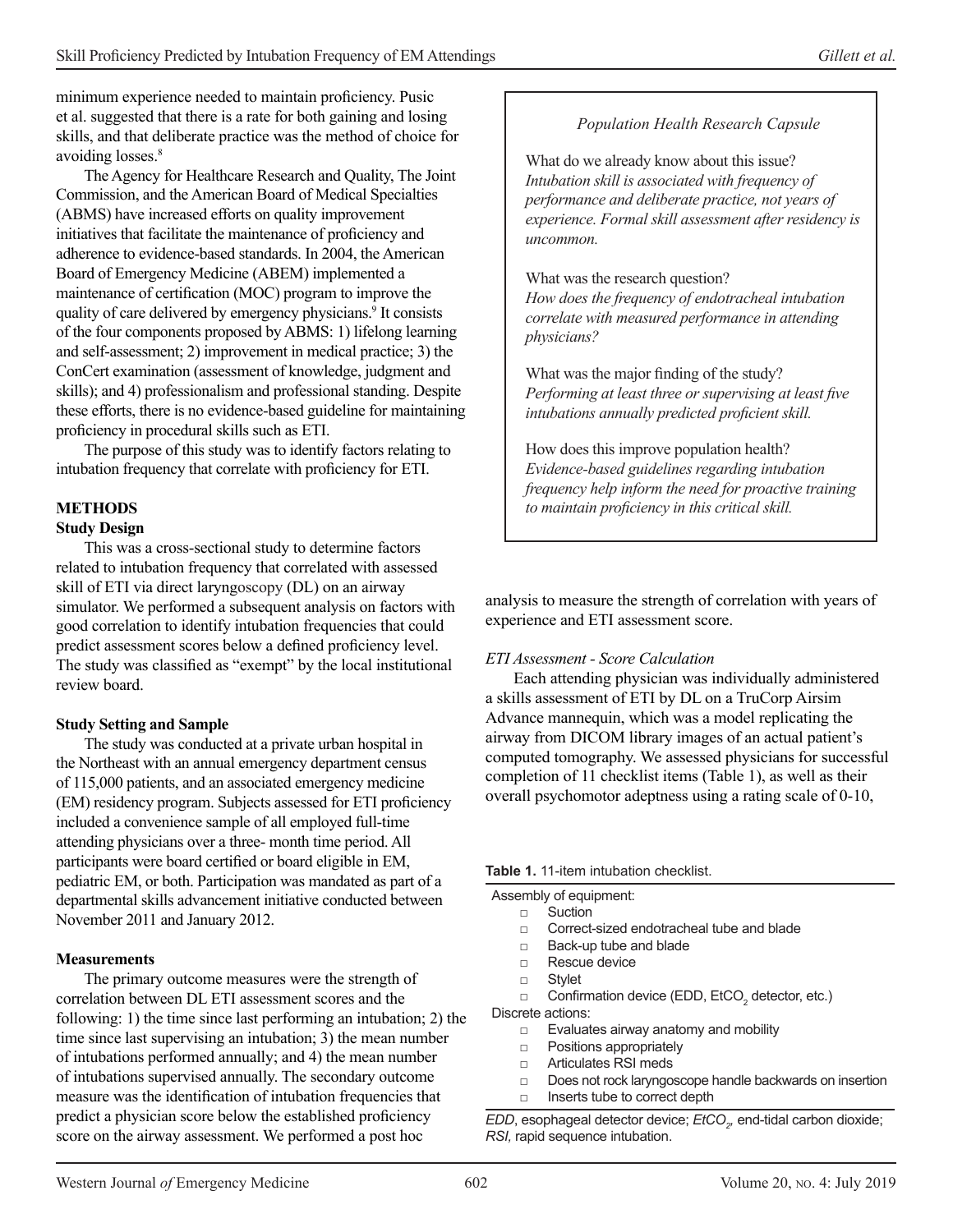with 0 representing significant "struggle" and 10 representing "no struggle." The construct of "struggle" was defined by characteristics such as coordination, grace, dexterity, and timing. Of note, time itself was not discretely measured as we aimed for the assessment to reward quality over speed. At least two of three pre-trained raters were present during each evaluation, and performance scores were recorded by consensus on a standardized evaluation form. Successful performance for each checklist item was grounded in common best practices. For example, the item "inserts tube to correct depth" would be considered acceptable if a 7.5 tube was placed at a level anywhere from 21-24 cm at the lips. Regarding tube and blade size, a variety of common options available in the clinical space were provided, and any reasonable choice appropriate to the size of the airway simulator was deemed acceptable. The binary evaluation for procedural step completion and the overall psychomotor adeptness scale were similarly weighted such that the total assessment had a maximal potential score of 21 points. The total score was ultimately represented as a percentage of the total possible points (ie, 18/21 would be 86%).

## *ETI Assessment - Instrument Validity*

There is no well-established, validated tool for measuring ETI skill via the DL approach for experienced providers who served as our population group. Furthermore, few previously published tools provide validity evidence in accordance with its contemporary conceptualization embodied by the current Standards of Educational and Psychological Testing.<sup>10</sup> Thus, the authors chose to develop a novel assessment tool. Content validity of the tool is supported in that checklist items were crafted after triangulation of multiple sources for best practices in EM and anesthesiology textbooks and discussion with experienced emergency physicians.<sup>11,12</sup>

Due to the inherent limitations in an assessment rooted purely in checklist items,<sup>13</sup> we also used a psychomotor scale to evaluate other characteristics of procedural skill such as coordination, grace, dexterity, and timing. Checklists alone have been criticized for rewarding thoroughness rather than competence,<sup>14</sup> and do not differentiate the novice who performs all steps (poorly) from the expert. They do add an objective component to the evaluation that allows assessors a standardized report of critical actions. Global rating scales may be more appropriate for assessment on performance-based evaluations,<sup>15</sup> and have been shown to have good psychometric characteristics when used in conjunction with a checklist.<sup>16,17</sup>

Response process was supported in that all three raters (authors BG, DS, and AA) were involved in developing the instrument and had come to consensus on how to employ the tool a priori. Raters also familiarized themselves with equipment and testing conditions in advance of assessments, and they deliberated upon ratings for each step, with disagreements discussed in real time until there was consensus. As the scores were shared with the department chair as part of Ongoing Professional Practice Evaluations, care was taken to ensure that scores were an accurate representation of performance on the simulator. This was made explicitly transparent to participants, thus providing an impetus to make their best attempt at intubating as if it were a real patient. Further consequences validity evidence was provided in that low assessment scores resulted in protected time to attend an airway skills refresher course at the expense of the department, additional mannequin training in the simulation center, and repeat assessment (with improved results). Validity evidence based on internal structure of the tool was supported by demonstration of good internal consistency between checklist items and psychomotor adeptness (Cronbach's  $\alpha$  = 0.8).

## *ETI Assessment - Proficiency Cut Score*

We used a borderline methods approach to determine a cut score for proficient skill performance.<sup>18</sup> The construct of proficient performance was defined as a physician demonstrating requisite skill such that he or she is likely to successfully intubate patients via DL in the emergent setting, consistent with the definition of proficiency as provided by Dreyfus.<sup>19</sup> After participants completed their assessment, each rater independently identified attendings whose performance was not clearly proficient or clearly not proficient, ie, on the borderline. We used the median score from this cohort as the cut off for proficient skill performance.

## **Data Analysis**

We presented assessment scores and intubation frequencies with descriptive statistics and 95% confidence intervals (CI). Intubation frequencies were obtained by querying the electronic health record over the previous two years, concluding on the date of each physician's assessment. Factors relating to intubation frequency were 1) the time interval between a physician's assessment and their last performance of an ETI; 2) the time interval between a physician's assessment and their last supervision of an ETI; 3) the total number of ETIs performed; and 4) the total number of ETIs supervised. We performed a post hoc analysis to measure the strength of correlation with years of experience and ETI assessment score.

The strength of correlation between assessment scores and each of these factors was calculated using Pearson's correlation coefficient. Factors that demonstrated good correlation with assessment scores ( $r \ge 0.6$ ) were plotted on a receiver operating characteristic (ROC) curve to identify specific values that would predict ETI assessments below the proficiency cut score. We evaluated internal consistency of the assessment tool with Cronbach's alpha for its two overarching aspects, psychomotor adeptness and completion of procedural steps. Data was analyzed with SPSS version 20 (IBM, Armonk, New York).

## **RESULTS**

We assessed all full-time employed EM attending physicians  $(n = 44, 33$  general EM trained and pediatric EM (PEM) trained). From this initial cohort, 12 were excluded as they were not present for the entirety of the two-year, look-back period,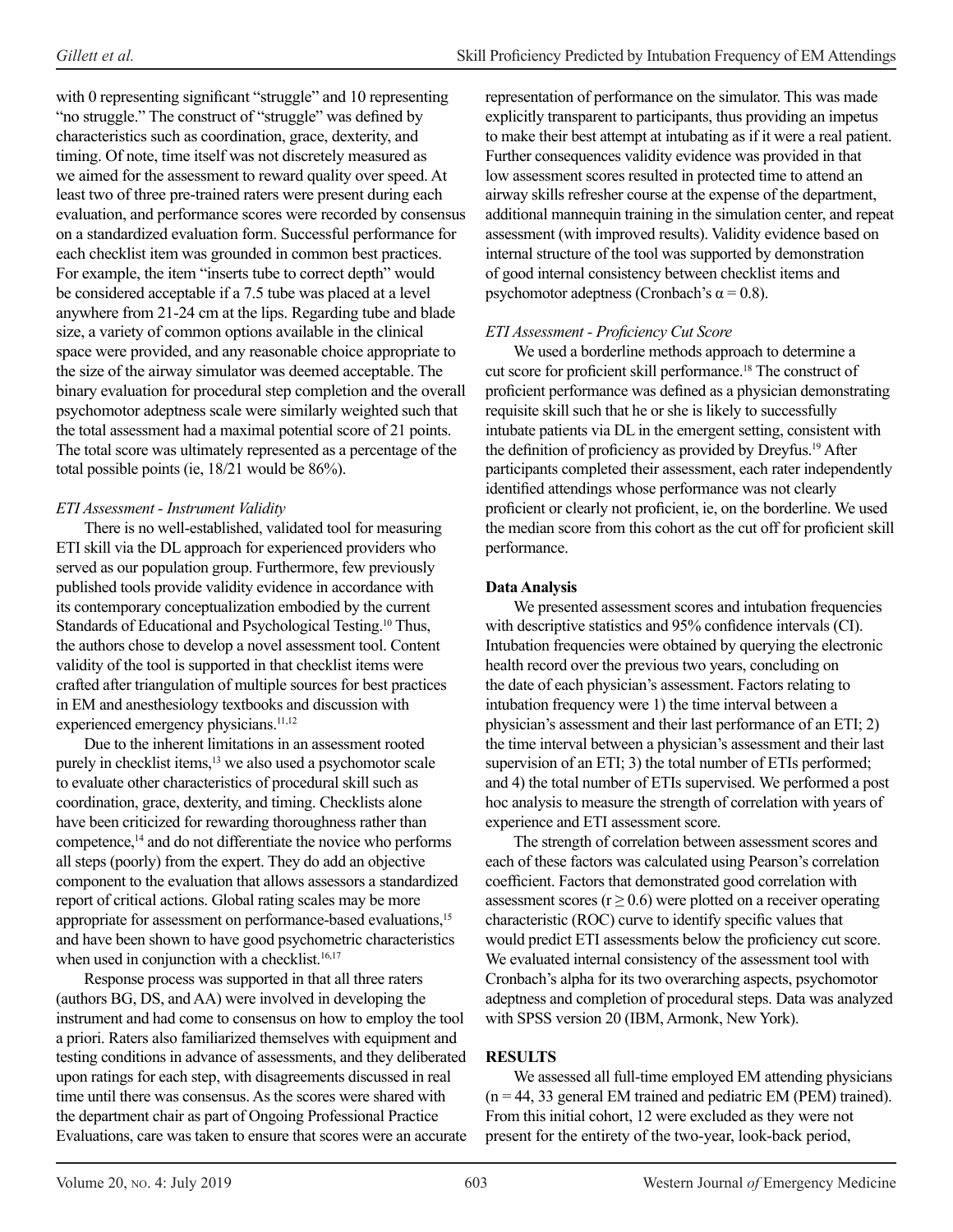leaving 24 EM-trained and 8 PEM-trained physicians (n = 32). The mean years of professional practice for the physician group, defined as years practiced since graduating from residency, was 10.3 years (95% CI, 7.4-13.3) (Table 2).

General emergency physicians on staff during the lookback period performed an average of 4.2 intubations per year (95% CI, 2.8-5.6) and supervised an average of 5.3 per year (95% CI, 4.4-6.2). PEM physicians on staff during the two-year, look-back period performed an average of 0.2 intubations per year (95% CI, 0-0.4) and supervised an average of 0.3 per year (95% CI, 0.1-0.6). There was significant heterogeneity between physicians regarding the number of days elapsed between taking the assessment and last performing an intubation (mean = 405, median = 74, standard deviation = 687) or last supervising an intubation (mean  $= 83$ , median  $= 35$ , standard

 $deviation = 144$ ). A summary of EM and PEM assessment scores is provided in Table 3.

We identified 14 participants as borderline performers (10 EM and 4 PEM) relating to the construct of clearly evident proficient performance. The median assessment score for the borderline group was 79% (lower quartile = 75%; upper quartile  $= 86\%$ ; interquartile range  $= 11\%$ ).

Scores correlated well with the average number of intubations performed per year ( $r = 0.6$ ,  $p < 0.001$ ) and with the average number of intubations supervised per year  $(r = 0.6, p$  $= 0.001$ ). Scores did not correlate as well with the time passed since last supervising or performing an intubation, or with years of experience ( $r = -0.5$ ,  $p = 0.002$ ;  $r = -0.3$ ,  $p = 0.07$ ; and  $r =$  $-0.4$ ,  $p = 0.004$ ; respectively).

ROC analysis identified, with good accuracy, that physicians

**Table 2.** Summary of practice setting and provider characteristics.

| Practice setting | Faculty specialty | Physician        | Total supervised        | Total performed     | Years post-residency |
|------------------|-------------------|------------------|-------------------------|---------------------|----------------------|
| Academic urban   | General EM        | 1                | 11                      | 14                  | 4.5                  |
|                  |                   | $\sqrt{2}$       | 16                      | 16                  | 4.5                  |
|                  |                   | 3                | 18                      | 20                  | $3.5\,$              |
|                  |                   | 4                | $\,6\,$                 | $10$                | 0.5                  |
|                  |                   | 5                | $\overline{7}$          | 6                   | 8.5                  |
|                  |                   | 6                | $10$                    | 12                  | 8.5                  |
|                  |                   | 7                | 8                       | $\mathsf{O}\xspace$ | 8.5                  |
|                  |                   | 8                | 10                      | $\sqrt{2}$          | 10.5                 |
|                  |                   | $\boldsymbol{9}$ | 16                      | 21                  | 3.5                  |
|                  |                   | $10$             | 5                       | $\pmb{0}$           | 30.5                 |
|                  |                   | 11               | $\mathbf 5$             | 9                   | $0.5\,$              |
|                  |                   | 12               | $10$                    | 13                  | 16.5                 |
|                  |                   | 13               | $\,6\,$                 | 1                   | 12.5                 |
|                  |                   | 14               | 16                      | $\overline{7}$      | $5.5\,$              |
|                  |                   | 15               | 20                      | 23                  | 4.5                  |
|                  |                   | 16               | 10                      | 8                   | 2.5                  |
|                  |                   | 17               | 4                       | 6                   | 2.5                  |
|                  |                   | 18               | $\overline{7}$          | $\sqrt{2}$          | $6.5\,$              |
|                  |                   | 19               | 8                       | 1                   | 9.5                  |
|                  |                   | 20               | 15                      | $\overline{7}$      | 7.5                  |
|                  |                   | 21               | $\,8\,$                 | 1                   | 15.5                 |
|                  |                   | 22               | 13                      | 5                   | $3.5\,$              |
|                  |                   | 23               | 13                      | 13                  | $2.5\,$              |
|                  |                   | 24               | 12                      | 4                   | 4.5                  |
|                  | Pediatric EM      | 25               | 1                       | $\mathsf 0$         | 3.5                  |
|                  |                   | 26               | 1                       | $\mathbf 0$         | 17.5                 |
|                  |                   | 27               | 0                       | $\mathbf 0$         | 12.5                 |
|                  |                   | 28               | 1                       | $\overline{2}$      | 3.5                  |
|                  |                   | 29               | $\mathsf 0$             | $\mathbf 0$         | 33.5                 |
|                  |                   | $30\,$           | $\overline{\mathbf{c}}$ | $\mathbf 0$         | 3.5                  |
|                  |                   | 31               | $\boldsymbol{0}$        | 1                   | 7.5                  |
|                  |                   | 32               | 0                       | $\boldsymbol{0}$    | 10.5                 |
|                  |                   |                  |                         |                     |                      |

| 10.6 | 8.4 | 7.4  |
|------|-----|------|
|      |     |      |
| 0.6  | 0.4 | 11.5 |
| 8.1  | 6.0 | 8.4  |
|      |     |      |

*EM*, emergency medicine.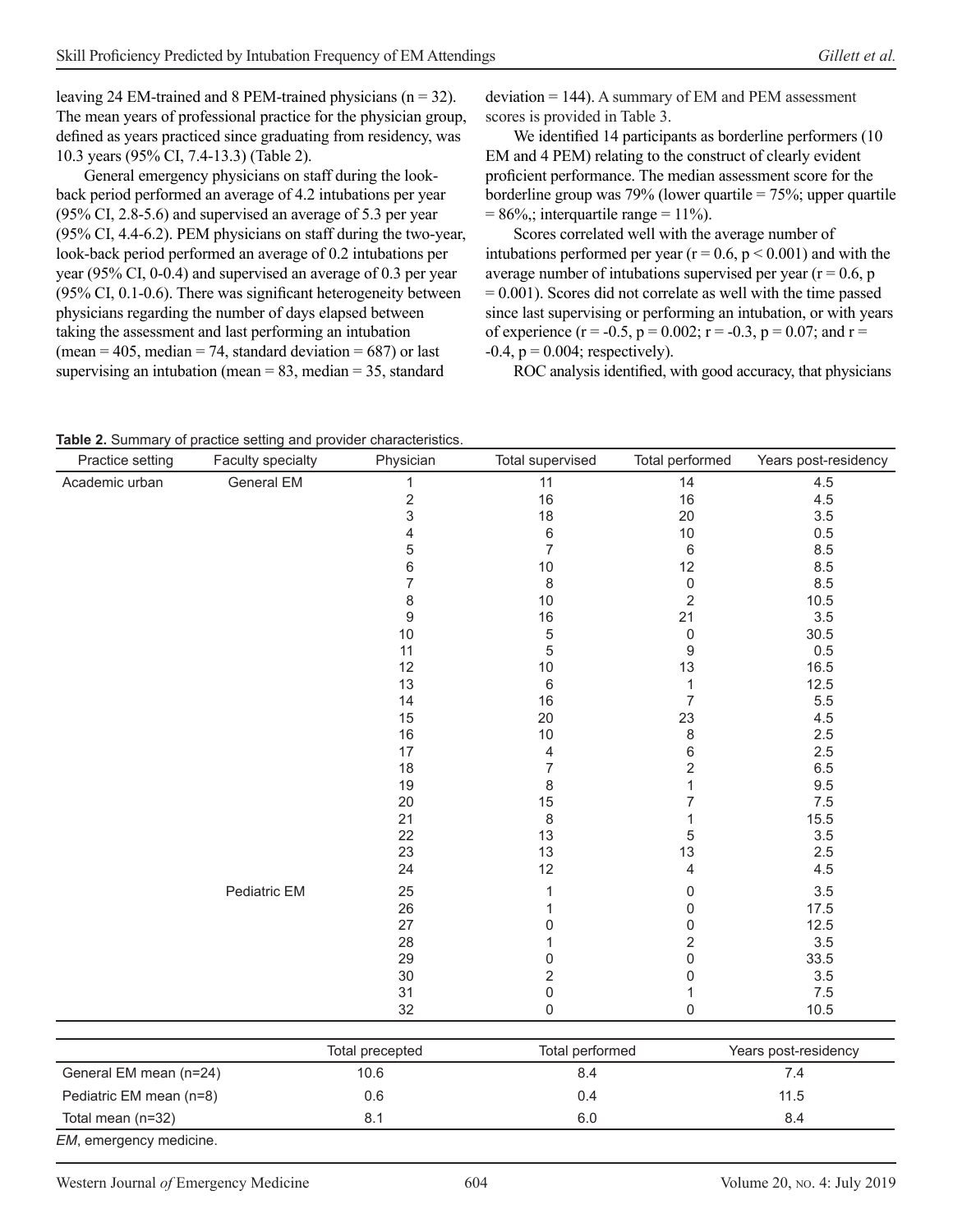| <b>ETI Assessment Score</b>            | Mean | Median | <b>IQR</b> | <b>Standard Deviation</b> | Range (min) | Range (max) |
|----------------------------------------|------|--------|------------|---------------------------|-------------|-------------|
| All EM Attendings<br>(n=44)            | 81%  | 86%    | 76-91%     | 16%                       | 33%         | 100%        |
| <b>Adult EM Attendings</b><br>$(n=33)$ | 85%  | 86%    | 81-95%     | 14%                       | 33%         | 100%        |
| <b>PEM Attendings</b><br>(n=11)        | 69%  | 76%    | 60-79%     | 17%                       | 33%         | 86%         |

|  |  |  |  |  |  |  | Table 3. Comparison of emergency medicine and pediatric emergency medicine providers' assessment scores in intubation skills. |
|--|--|--|--|--|--|--|-------------------------------------------------------------------------------------------------------------------------------|
|--|--|--|--|--|--|--|-------------------------------------------------------------------------------------------------------------------------------|

*ETI*, endotracheal intubation; *IQR,* interquartile range; *EM,* emergency medicine; *PEM*, pediatric emergency medicine.

would score at or above the proficiency cut score if they performed an average of at least three intubations annually (sensitivity =  $90\%$ , specificity =  $64\%$ , area under the curve  $[AUC] = .87$ ,  $p = .001$ ) or supervise an average of at least five intubations annually (sensitivity  $= 90\%$ , specificity  $= 59\%$ , AUC  $= 0.81$ , p  $= 0.006$ ) over a period of two years (Figures 1 and 2).

#### **DISCUSSION**

It is the public trust that gives physicians their status as professionals. When polled, 95% of respondents rated MOC for physicians as "important," with a majority stating that regular testing to assess physician medical knowledge and periodically testing clinical performance and quality of care as being "very important."20 Leach described skill acquisition and competence as a process, not a destination, with professional development needing to be a lifelong habit.<sup>21</sup> This is because skill decay (the loss or degradation of acquired skills after periods of non-use) is a well-known phenomenon.

We ultimately identified two factors that correlated well with ETI performance– the number of intubations performed and the number of intubations supervised (on average per year for both). Specifically, physicians were at risk to fall below proficiency if they performed fewer than three or supervised fewer than five intubations per year on average. The ROC analysis allowed us to establish an optimal cut point for intubation frequency to predict proficient performance on the assessment. We chose cut points with higher sensitivity to avoid misclassification of "true positives," ie, those who actually scored below the proficiency cut score on the assessment. We were unable to parse out the relative importance of performing vs supervising intubations as these metrics were exceedingly interconnected. It is unclear exactly how supervising intubations contributes to maintaining proficiency in the actual performance of ETI. However, neuroscience research on mirror neurons does suggest a physiologic basis for this phenomenon.<sup>22,23</sup>

Several studies have shown decay of critical cognitive and psychomotor skills in managing cardiopulmonary arrest.<sup>24,25,26</sup> Major factors that influence the rate of decay are length of retention interval; degree of overlearning; task characteristics (closed loop vs open loop, cognitive vs physical, speed vs accuracy); methods of testing for original learning and retention; conditions of retrieval; instructional strategies or training methods; and individual differences in abilities.<sup>27</sup> Historically, ETI was taught in the same place it needed to be performed – on patients in the clinical setting. While this method may positively influence some of the listed factors (original learning methods and conditions of retrieval), it is unlikely to provide the kind of experience that will lead to overlearning.

Ericsson et al. demonstrated that deliberate practice (rigorous practice with assessment and feedback) is the method of choice to gain expertise and avoid decay of a skill.<sup>28</sup> For ETI, this would be most easily accomplished and assessed with simulation. Simulation-based assessments are increasingly integrated into medical education and have been proposed as the modality of choice to develop and assess procedural skill acquisition.29 Our study demonstrates replicable methodology using an airway simulator to assess performance. Obviously, simulation is not "real life"; however, it is the ethical alternative in which patient safety is not at risk and where confounding variables may be tightly controlled. Additionally, a simulation-based assessment carries greater face validity than the current practice of no assessment at all for this procedure. That said, the strong correlation between assessment scores and intubation experience suggests further construct validity of the assessment platform used in this study.

Similar to other sites,<sup>30</sup> the PEM physicians in our cohort averaged less than one intubation per year, which is well below the threshold identified in our study. Not surprisingly, a prior survey of PEM directors revealed that 62% felt the number of ETIs performed were inadequate to maintain competency, and nearly half (48%) of the respondents reported that they use simulation to remediate or maintain competency.<sup>31</sup> Ultimately, we chose not to exclude the PEM attendings, just as we chose not to exclude other cohorts that intubate less frequently (eg, physician administrators, researchers, or those working predominantly in less- acute zones), since the population of providers that infrequently perform ETI was specifically the group we were most concerned with regarding potential skill decay.

Board-certified EM and PEM physicians are expected to be able to perform airway management in adult and pediatric patients with requisite skill. Furthermore, the ACGME mandates the development of such skill as part of program requirements.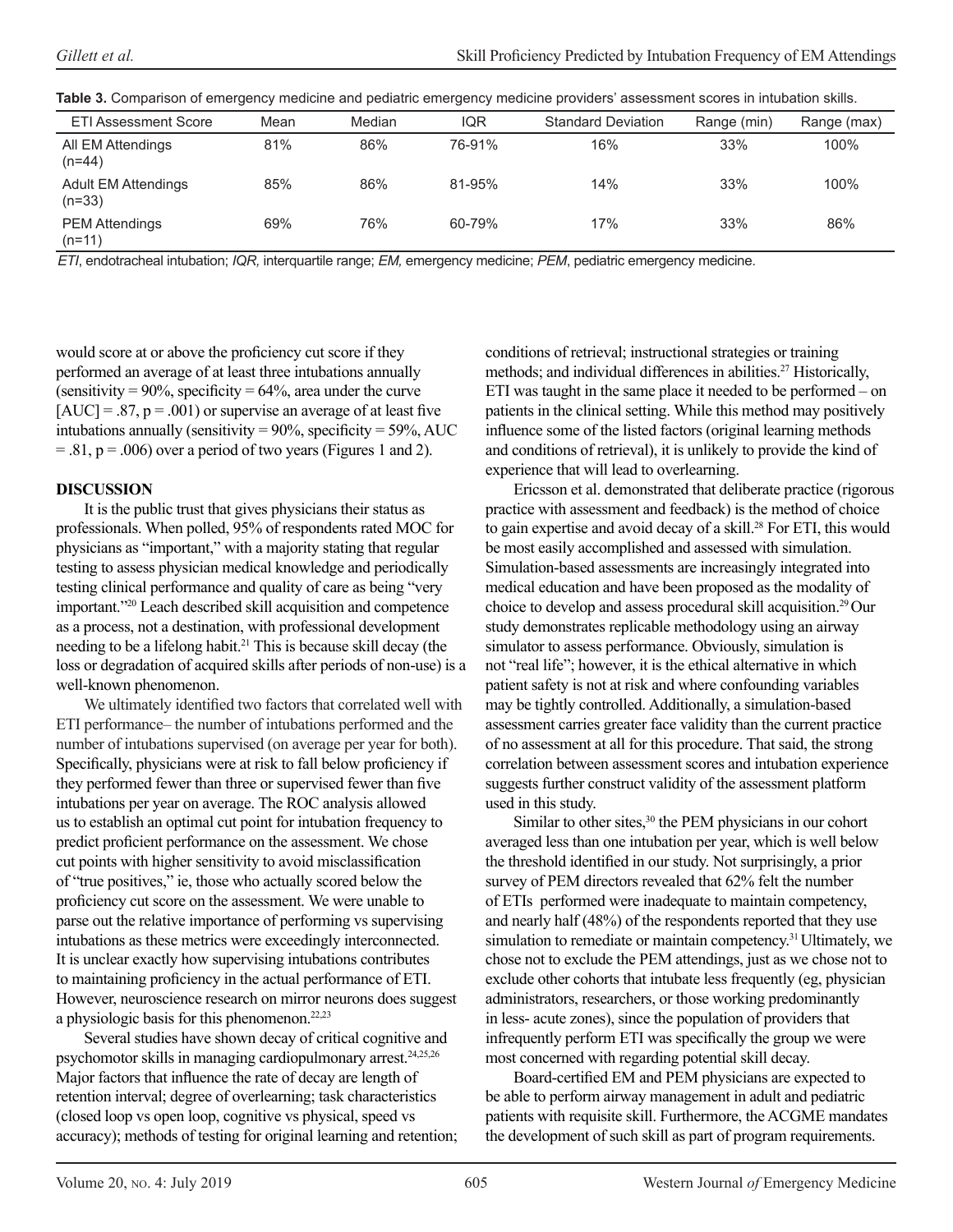| Intubations performed per year (n=32) |             |             | ROC curve with cutoff at 3 ETIs performed per year                                  |  |  |
|---------------------------------------|-------------|-------------|-------------------------------------------------------------------------------------|--|--|
| Cut Off                               | Sensitivity | Specificity | 1.00                                                                                |  |  |
| 0                                     | $0\%$       | 100%        | 0.90                                                                                |  |  |
| 0.5                                   | 60%         | 91%         |                                                                                     |  |  |
|                                       | 80%         | 82%         | 0.80                                                                                |  |  |
| 2                                     | 80%         | 68%         | 0.70                                                                                |  |  |
| 2.5                                   | 80%         | 64%         |                                                                                     |  |  |
| 3                                     | 90%         | 64%         | 0.60                                                                                |  |  |
| 3.5                                   | 100%        | 59%         | Sensitivity<br>0.50                                                                 |  |  |
| 4                                     | 100%        | 50%         | $AUC = 0.87$                                                                        |  |  |
| 4.5                                   | 100%        | 46%         | 0.40                                                                                |  |  |
| 5                                     | 100%        | 41%         |                                                                                     |  |  |
| 6                                     | 100%        | 36%         | 0.30                                                                                |  |  |
| 6.5                                   | 100%        | 32%         | 0.20                                                                                |  |  |
|                                       | 100%        | 23%         |                                                                                     |  |  |
| 8                                     | 100%        | 18%         | 0.10                                                                                |  |  |
| 10                                    | 100%        | 14%         | 0.00                                                                                |  |  |
| 10.5                                  | 100%        | 9%          | $0.00$ $0.10$ $0.20$<br>$0.40$ $0.50$ $0.60$<br>0.70<br>0.80<br>$0.90$ 1.00<br>0.30 |  |  |
| 11                                    | 100%        | 5%          | 1 - Specificity                                                                     |  |  |

**Figure 1.** Sensitivity and specificity for various cut points represented as the number of endotracheal intubations performed annually. *ROC*, receiver operator characteristic; *ETI,* endotracheal intubation; *AUC,* area under the curve.



**Figure 2.** Sensitivity and specificity for various cut points represented as the number of ETIs supervised annually and the ROC curve for a cut point of five intubations supervised/year.

*ROC*, receiver operator characteristic; *ETI,* endotracheal intubation; *AUC,* area under the curve.

Thus, we chose to include all providers who might be expected to perform an intubation on a patient with an adult-sized airway. Most dedicated pediatric emergency physicians treat patients with an upper age range from 18-25. We felt it would be inconsistent with the public trust placed in EDs for us to remove PEM providers from our cohort because they less frequently perform intubations. There is no published data showing PEM attendings have explicitly been assessed for procedural skill, and no data comparing their skill to general EM attendings. That said, in our

cohort EM and PEM providers performed at both ends of the spectrum with a similar distribution of borderline performers to the overall cohort. Furthermore, in support of competency-based education, the expectation of educators is to train to a set standard regardless of subspecialty.32

Procedural re-credentialing is essentially automatic in our specialty, typically in two-year intervals, which is why we chose a two-year interval to analyze. Given the high-stakes nature of ETI, the results of this study may be used to help identify physicians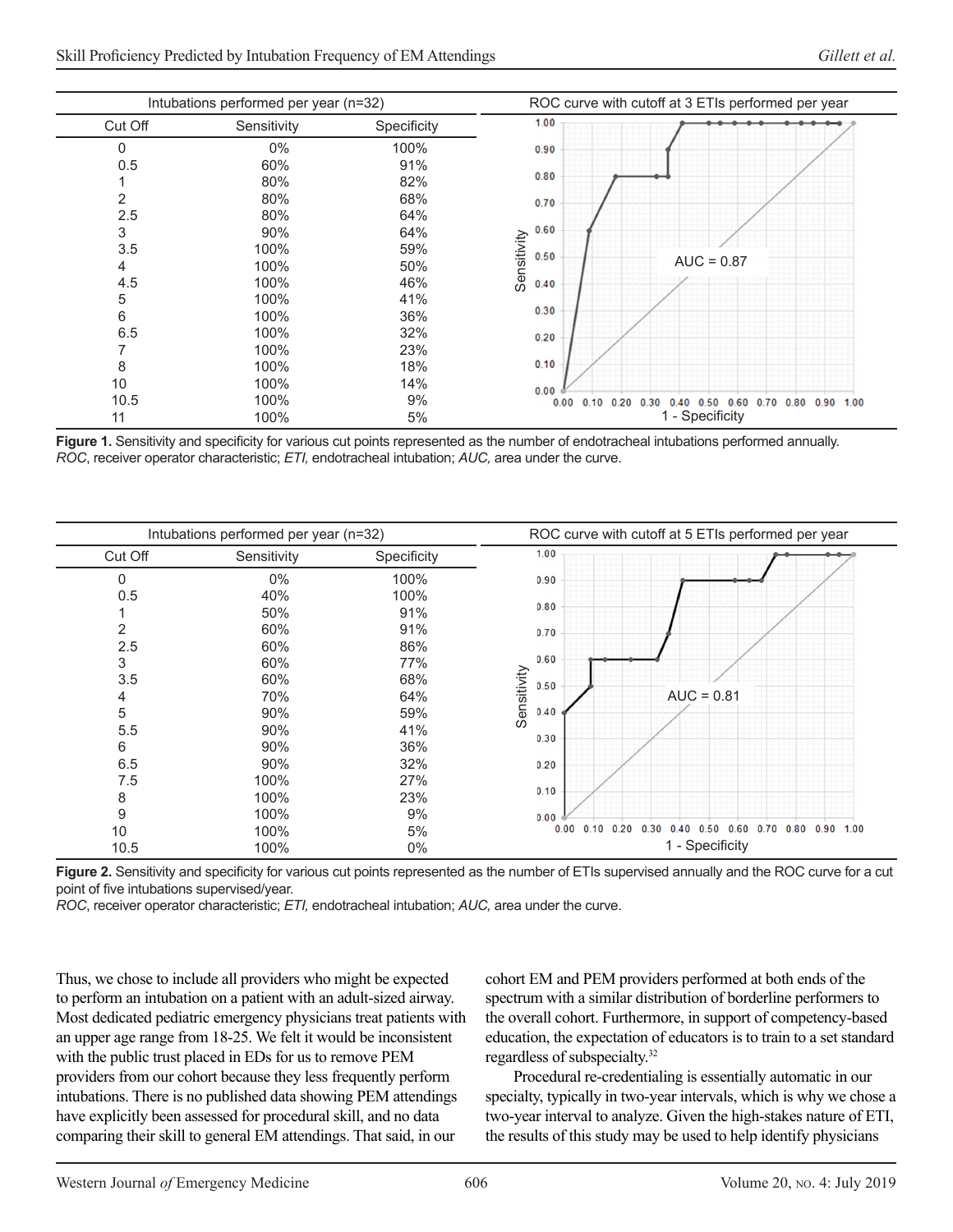who may benefit from refresher training in conjunction with re-credentialing. In our department, attendings who performed poorly were required to complete an airway refresher course at the department's expense as well as local, simulation-based training. This approach was well received, and when re-assessed their scores dramatically improved.

It is well accepted that psychomotor skill acquisition and maintenance requires repetition. The surgical literature demonstrates this principle. Patient outcomes after surgical procedures have a clear association with the number of times that the surgeon has performed the procedure.<sup>33-35</sup> Even when attempts to control for other factors have been considered, the number of times that a surgeon has performed a procedure remains strongly correlated to outcomes. This stands to reason: practice makes perfect.

Experience in years alone, however, does not predict a higher level of functioning. Our study showed a weak negative correlation between years of experience and assessed skill. Multiple previous studies have also shown that provider experience has an inverse relationship to many measures of clinical performance,<sup>36</sup> and specifically in complex airway management.37 This implies that skills must be practiced with some minimal frequency. We cannot ethically dictate how many of our patients will need ETI, and so alternative methods of experience must be sought. Computer screen-based simulation may be an acceptable method for teaching some skills, but highfidelity simulation has shown to assist in the retention of complex airway skills for up to one year.38

It is possible that the level of skill demonstrated by physicians on the airway simulator used in this study does not translate to a similar level of competence in the clinical arena. The use of simulation requires a "suspension of disbelief," and there has been some concern raised that task trainers do not accurately replicate human anatomy.<sup>39-41</sup> Using simulation for the assessment of competence needs to be authentic if it is to imply that the practitioner would perform similarly with real patients.<sup>42</sup> However, research demonstrates that assessment in simulated environments can be reliable and valid.<sup>43,44</sup> Specifically in airway management, studies have shown that assessment of competence corresponds to operational performance in the clinical setting.<sup>45,46</sup> In addition, there is evidence supporting the use of mannequins for training, assessment, and maintaining competency.47,48

While faculty development may be ubiquitous in training institutions, generally it is focused on the domains relevant to career advancement such as teaching, administration, and research. The focus of developing more generalized knowledge, skills, and attitudes is limited to resident trainees. In our department, this initiative led to the formalization of an ongoing, robust, simulation-based faculty skills advancement curriculum that encompasses procedural (both novel and established), clinical, and cognitive skills. This has been well received by our faculty,49,50 and we hope this skills advancement curriculum will serve as a model for other organizations.

# **LIMITATIONS**

We abstracted intubation data from the electronic health record, making it possible that uncharted intubations may have been missed. Assessors and participants were both employed by the same department. This meant that although the assessors had no prior access to each provider's intubation record, absolute blinding was impossible. It is unknown if this contributed to unconscious bias. Additionally, for ethical reasons assessments were conducted on an airway simulator as opposed to live patients. However, the strong correlation observed between physicians' assessment scores and their average numbers of annual intubations suggests construct validity for this assessment, and internal consistency for the tool was very good.

Although general EM and PEM providers are expected to be able to intubate both adult and pediatric patients, we only tested providers on the adult-equivalent manikin. This study was performed at a single center with a small sample size and may reflect factors not found at other institutions. Lastly, the study was conducted at an academic ED, where the majority of intubations are supervised rather than performed by attending physicians. As such, there was significant variance among physicians with regard to the time between last performing an intubation and taking the assessment. This likely relates to why the assessment scores correlated particularly poorly with the time interval since last performing an intubation at our institution.

## **CONCLUSION**

Performing at least three or supervising at least five ETIs per year correlated with proficient performance on a skills assessment in our cohort. Our methodology is easily replicable and can be extrapolated across a wide range of procedures in future studies. Since simulation training has become widely available, we advocate for this modality as a platform for active maintenance and advancement of procedural skills. This approach was well received in our department.

*Address for Correspondence*: David Saloum, MD, MACM, Maimonides Medical Center, Department of Emergency Medicine, 965 48th Street, Brooklyn, NY 11219. Email: dsaloum@ maimonidesmed.org.

*Conflicts of Interest*: By the *West*JEM article submission agreement, all authors are required to disclose all affiliations, funding sources and financial or management relationships that could be perceived as potential sources of bias. No author has professional or financial relationships with any companies that are relevant to this study. There are no conflicts of interest or sources of funding to declare.

*Copyright*: © 2019 Gillett et al. This is an open access article distributed in accordance with the terms of the Creative Commons Attribution [\(CC BY 4.0](http://creativecommons.org/licenses/by/4.0/)) License. See: [http://creativecommons.org/](http://creativecommons.org/licenses/by/4.0/) [licenses/by/4.0/](http://creativecommons.org/licenses/by/4.0/)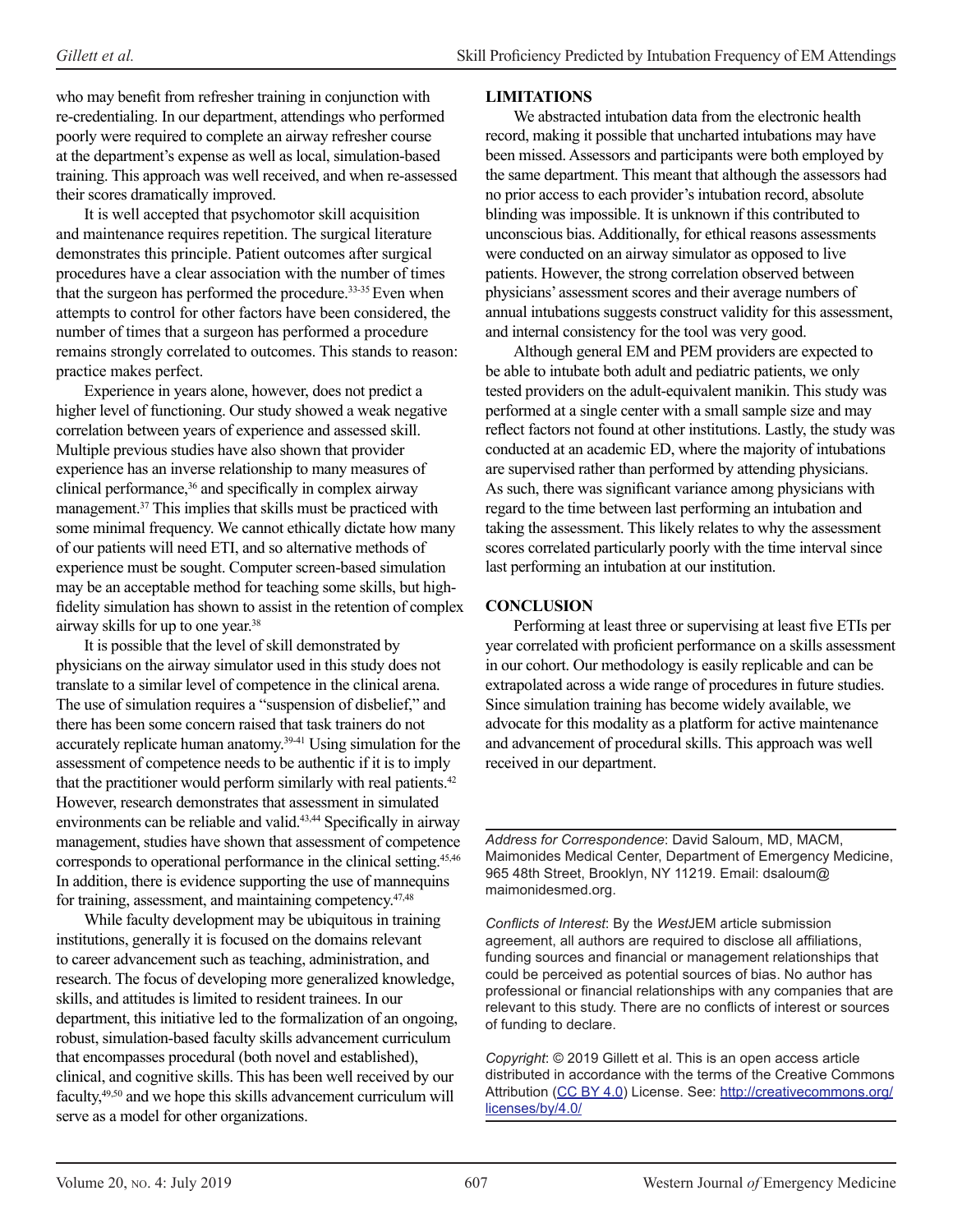#### **REFERENCES**

- 1. Kovacs G, Bullock G, Ackroyd-Stolarz S, Cain E, Petrie D. A randomized controlled trial on the effect of educational interventions in promoting airway management skill maintenance. Ann Emerg Med. 2000;36(4):301-9.
- 2. Youngquist ST, Henderson DP, Gausche-Hill M, Goodrich SM, Poore PD, Lewis RJ. Paramedic self-efficacy and skill retention in pediatric airway management. Acad Emerg Med. 2008;15(12):1295-303.
- 3. Hasegawa K, Shigemitsu K, Hagiwara Y, et al. Association between repeated intubation attempts and adverse events in emergency departments: an analysis of a multicenter prospective observational study. Ann Emerg Med. 2012;60(6):749-54.
- 4. Sakles JC, Chiu S, Mosier J, Walker C, Stolz U. The importance of first pass success when performing orotracheal intubation in the emergency department. Acad Emerg Med. 2013;20(1):71-8
- 5. Emergency medicine defined key index procedure minimums. Accreditation Council for Graduate Medical Education website. 2017. Available at: https://www.acgme.org/Portals/0/PFAssets/ ProgramResources/EM\_Key\_Index\_Procedure\_Minimums\_103117. pdf?ver=2017-11-10-130003-693. Accessed Sept 7, 2018.
- 6. Nolan J, Clancy M. Airway management in the emergency department. Br J Anaesth. 2002;88(1):9-11.
- 7. Graham CA. Advanced airway management in the emergency department: What are the training and skills maintenance needs for UK emergency physicians? EMJ. 2004;21(1):14-9.
- 8. Pusic MV, Kessler D, Szyld D, Kalet A, Pecaric M, Boutis K. Experience curves as an organizing framework for deliberate practice in emergency medicine learning. Acad Emerg Med. 2012;19(12):1476-80.
- 9. MOC overview. American Board of Emergency Medicine website. Available at: https://www.abem.org/public/stay-certified. Accessed August 31, 2018
- 10. Validity.1999. In: American Educational Research Association, American Psychological Association, National Council on Measurement in Education. Standards for Educational and Psychological Testing. Amer Educational Research Assn.
- 11. Brown CA, Walls RM. Airway. In: Marx JA, Hockberger RS, Walls RM, eds. Rosen's Emergency Medicine: Concepts and Clinical Practice. 7th ed. Philadelphia: Mosby/Elsevier; 2010:3-22
- 12. Hagberg, CA, Artime, CA. 2015. Airway Management in the Adult. In Miller RD (Ed.), Miller's Anesthesia, 8th ed. (1647-1683). Philadelphia, Pennsylvania: Saunders/Elsevier.
- 13. Streiner DL, Norman GR, Cairney J. 2015. Validity. In Streiner DL, Norman GR, Cairney J. Health Measurement Scales: A Practical Guide to Their Development and Use, 5th ed. (227-253). Oxford, United Kingdom: University Press.
- 14. Norman G. Editorial Checklists vs. ratings, the illusion of objectivity, the demise of skills and the debasement of evidence. Adv Health Sci Educ Theory Pract. 2005;10(1):1-3.
- 15. Regehr G, MacRae H, Reznick RK, Szalay D. Comparing the psychometric properties of checklists and global rating scales for assessing performance on an OSCE-format examination. Acad Med. 1998;73(9):993-7.
- 16. Martin JA, Regehr G, Reznick R, et al. Objective structured assessment of technical skill (OSATS) for surgical residents. Br J Surg. 1997;84(2):273-8.
- 17. Cohen R, Rothman AI, Poldre P, Ross J. Validity and generalizability of global ratings in an objective structured clinical examination. Acad Med. 1991;66(9):545-8.
- 18. Streiner DL, Norman GR, Cairney J. 2015. From items to scales. In Streiner DL, Norman GR, Cairney J. Health Measurement Scales: A Practical Guide to Their Development and Use. 5th ed. (131-158). Oxford, United Kingdom: University Press.
- 19. Dreyfus SE. The five-stage model of adult skill acquisition. Bull. Sci. Technol. Soc. 2004;24(3):177-81.
- 20. Facts about the ABMS consumer survey: Lifelong learning and other qualities in choosing a doctor. 2011. American Board of Medical Specialties website. Available at: https://www.abms.org/media/1319/ abms\_2010\_consumer\_survey\_fact\_sheet.pdf. Accessed August 31,2018.
- 21. Leach DC. Competence is a habit. JAMA. 2002;287(2):243-4.
- 22. Keysers C, Gazzola V. Social neuroscience: mirror neurons recorded in humans. Curr Biol. 2010;20(8):R353-R354
- 23. Keysers C. Mirror neurons. Curr Biol. 2009;19(21):R971-R973.
- 24. Stross JK. Maintaining competency in advanced cardiac life support skills. JAMA. 1983;249(24):3339-41.
- 25. Palese A, Trenti G, Sbrojavacca R. Effectiveness of retraining after basic cardiopulmonary resuscitation courses: A literature review. Assist Inferm Ric. 2003;22:68-75.
- 26. Kaye W, Wynne G, Marteau T, et al. An advanced resuscitation training course for preregistration house officers. Clin Med (Lond).1990;24(1):51- 54.
- 27. Arthur W, Bennett W, Stanush PL, McNelly TL. Factors that influence skill decay and retention: a quantitative review and analysis. Human Performance. 1998;11(1):57-101.
- 28. Ericsson KA. Deliberate practice and the acquisition and maintenance of expert performance in medicine and related domains. Acad Med. 2004;79(10):S70-S81
- 29. Wang EE, Quinones J, Fitch MT, et al. Developing technical expertise in emergency medicine - the role of simulation in procedural skill acquisition. Acad Emerg Med. 2008;15(11):1046-57.
- 30. Mittiga MR, Geis GL, Kerrey BT, Rinderknecht AS. The spectrum and frequency of critical procedures performed in a pediatric emergency department: implications of a provider-level view. Ann Emerg Med. 2013;61(3):263-70.
- 31. Losek JD, Olson LR, Dobson JV, Glaeser PW. Tracheal intubation practice and maintaining skill competency - survey of pediatric emergency department medical directors. Pediatr Emerg Care. 2008;24(5):294-9.
- 32. McGaghie WC, Siddal VJ, Mazmanian PE, et al. Lessons for continuing medical education from simulation research in undergraduate and graduate medical education: effectiveness of continuing medical education: American College of Chest Physicians Evidence-Based Educational Guidelines. Chest. 2009;135(3):62S-68S.
- 33. Birkmeyer JD, Siewers AE, Finlayson EVA, et al. Hospital